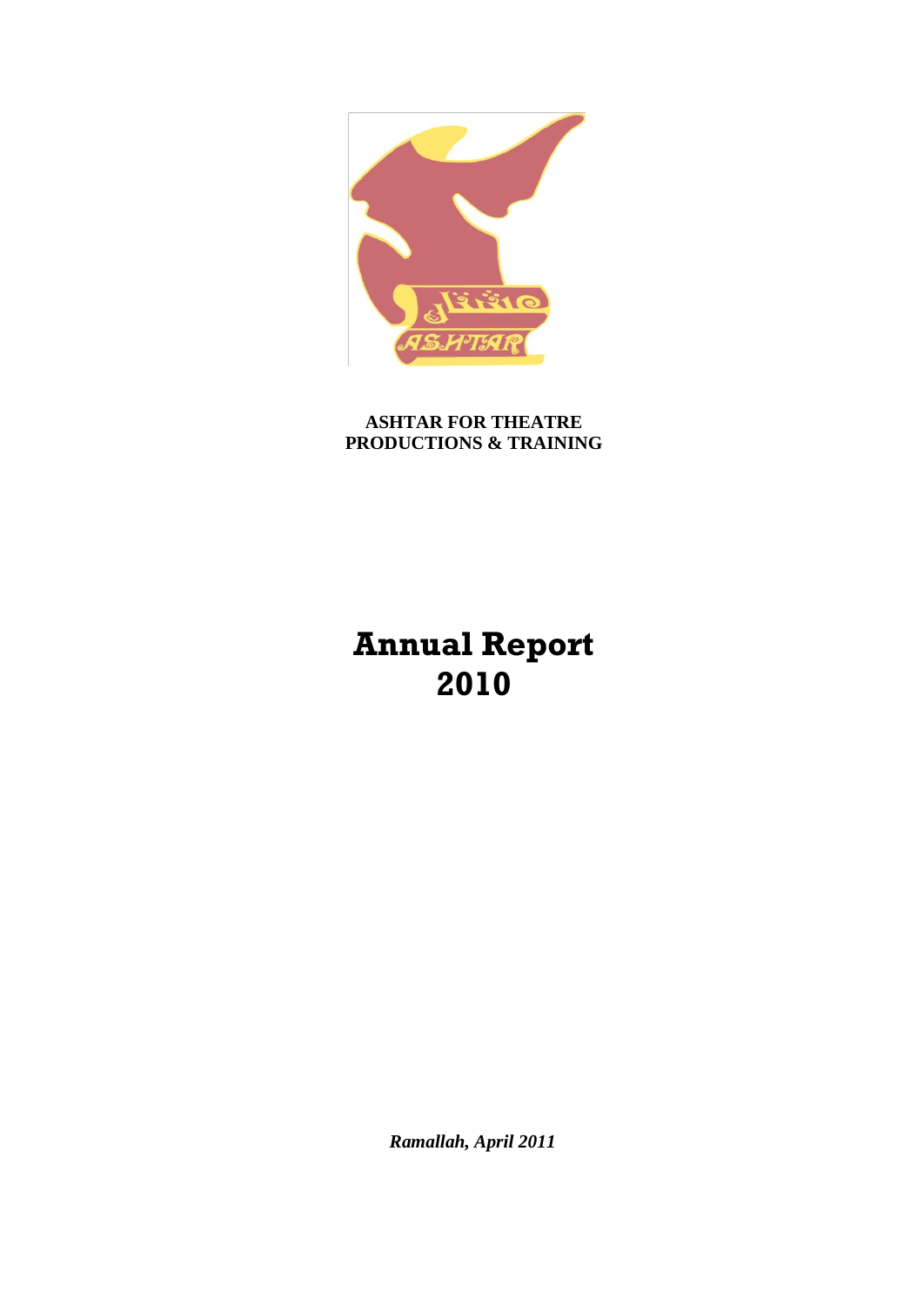# **Contents**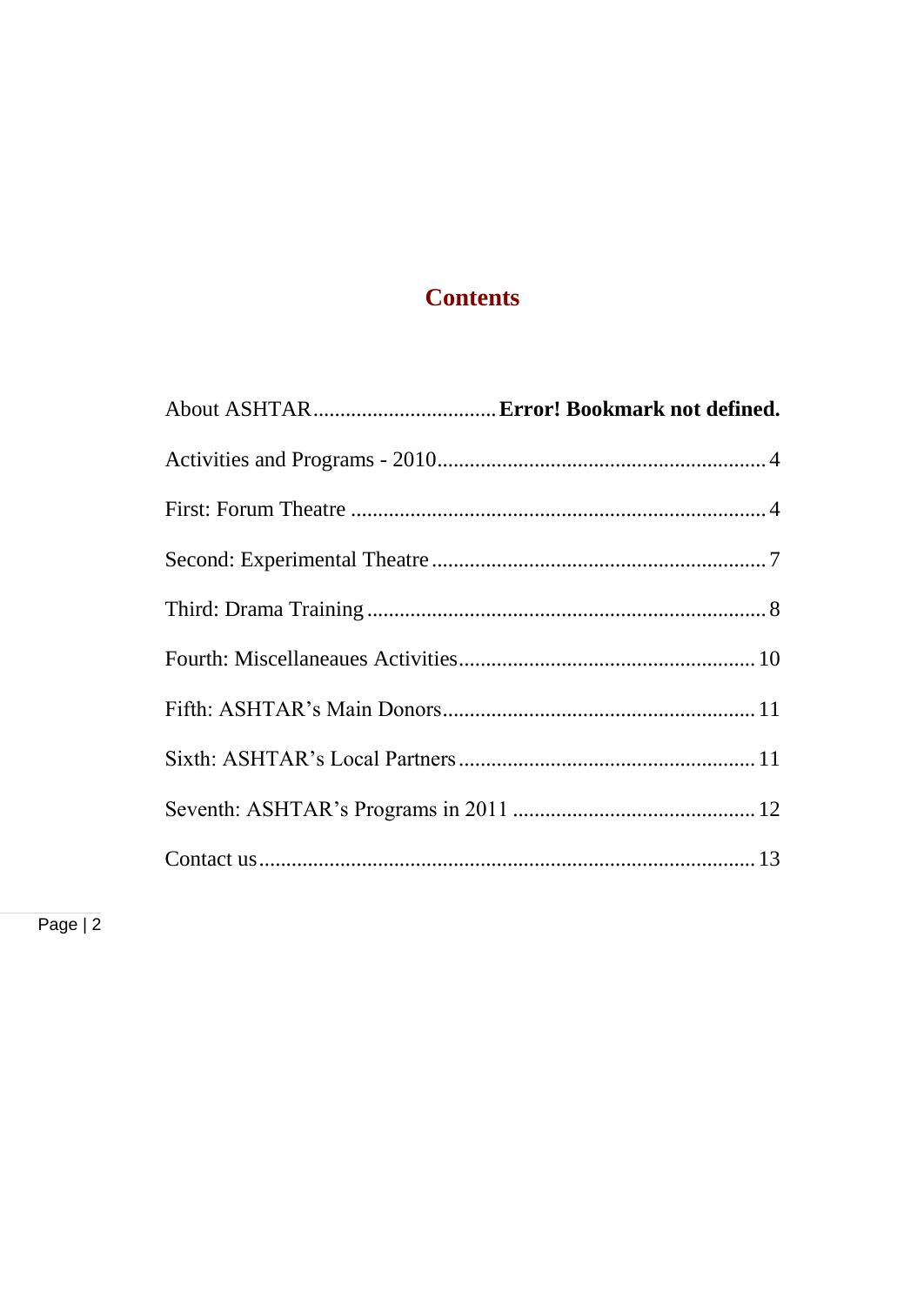# **ABOUT ASHTAR**

ASHTAR for Theatre Productions & Training is a non-governmental theatre organization which was founded in 1991 by two Palestinian actors, Edward Muallem and Iman Aoun, who worked in theatre since 1977.

ASHTAR began its work in Jerusalem as the first drama training program in Palestine targeting children and youth. The institution soon became a dynamic theatre with a local flavor and international orientation, whose objective is to spread creativity and commitment to change through a unique mix of training and acting programs and professional theatre performances.

ASHTAR Theatre works in three main streams (below) and tries to reach the Palestinian audience in all its localities. "If a marginalized audience is unable to come to our theatre in Ramallah, we take our stage and play to the audience."

ASHTAR Theatre conducts **intensive training programs for youth** aged  $12 - 22$ , all year round, from which many theatrical performances result. These programs offer youth essential skills that reach beyond acting and contribute to raising their level of self-awareness, enhancing their self-confidence and giving them leadership skills and dynamic ways of communicating and working in a group.

ASHTAR Theatre specializes in the technique of the **Interactive-Forum Theatre** founded by the Brazilian director Augusto Boal, which aims to spread effective dialogue and a commitment to change within society. This theatre form pushes the audience to interact with the actors on stage about important social and political issues, transforming the audience from the character of receiver to a role as participator. Through the use of the Forum Theatre methodology, ASHTAR Theatre stands as a lively agent of change in Palestine.

Page | 3

ASHTAR Theatre annually produces **joint international theatrical productions** with theatres and theatre professionals from different countries, presenting new and varied theatre forms in Palestine to enhance the professional development of the actors and the general audience of Palestinian theatre.

**ASHTAR Theatre has won many international theatre awards, toured worldwide, and presented its works in numerous international theatre festivals.**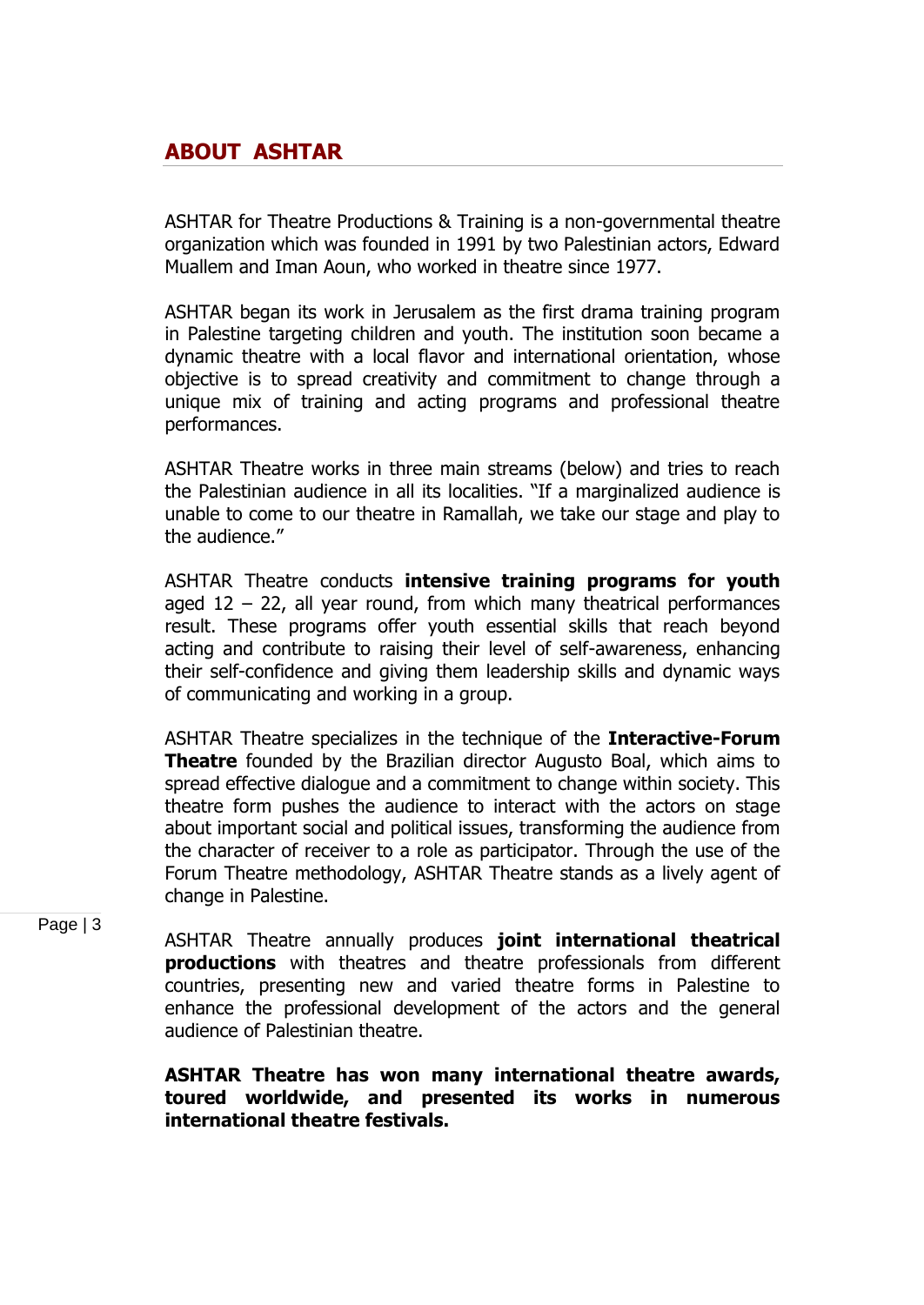# **Activities and Programs - 2010**

<span id="page-3-1"></span><span id="page-3-0"></span>FIRST:

#### **Forum Theatre**

#### 1. **Forum Points: Hudaida, Yemen**

With the support of IRD, ASHTAR Theatre extended its work to Yemen to set up a Forum Point there. From January – October 2010, Iman Aoun, the Artistic Director of ASHTAR Theatre, traveled to Yemen frequently to set up a training centre for Forum theatre, train a group of male and female actors and produce, in 10 months, 6 Forum performances. The initiative in Yemen is part of ASHTAR's "Forum Points" program which aims to set up points of training of Forum Theatre all over the Arab world. The Training program will continue in 2011 under the supervision of Iman Aoun. Six forum theatre plays were produced during this year and will tour all over Yemen.

#### 2. **Youth Initiatives project: Mi'ilya, Galilee**

At the start of June 2010, ASHTAR Theatre continued its work with the Youth Initiatives project in Mi"ilya, Galilee, a two years program in partnership with Save the Children / Naseej. In June, the preparations commenced and the actual training took place in July – August 2010 in Mi"ilya. Whereby a Forum Play was



done called "Memories of Amal". The performances took place in Mi"ilya, Ramallah, Jerusalem, Hebron, Taybeh, and Lisbon.

#### 3. **The play: "A Glass House at a Crossroads" in cooperation with Ringve School, Norway**

Within the partnership between ASHTAR Theatre and Ringve School in Trondheim, Norway, Edward Muallem, ASHTAR"s General Manager, traveled to Trondheim in April 2010 together with two of ASHTAR"s students from Ramallah, to direct a Forum play with both these students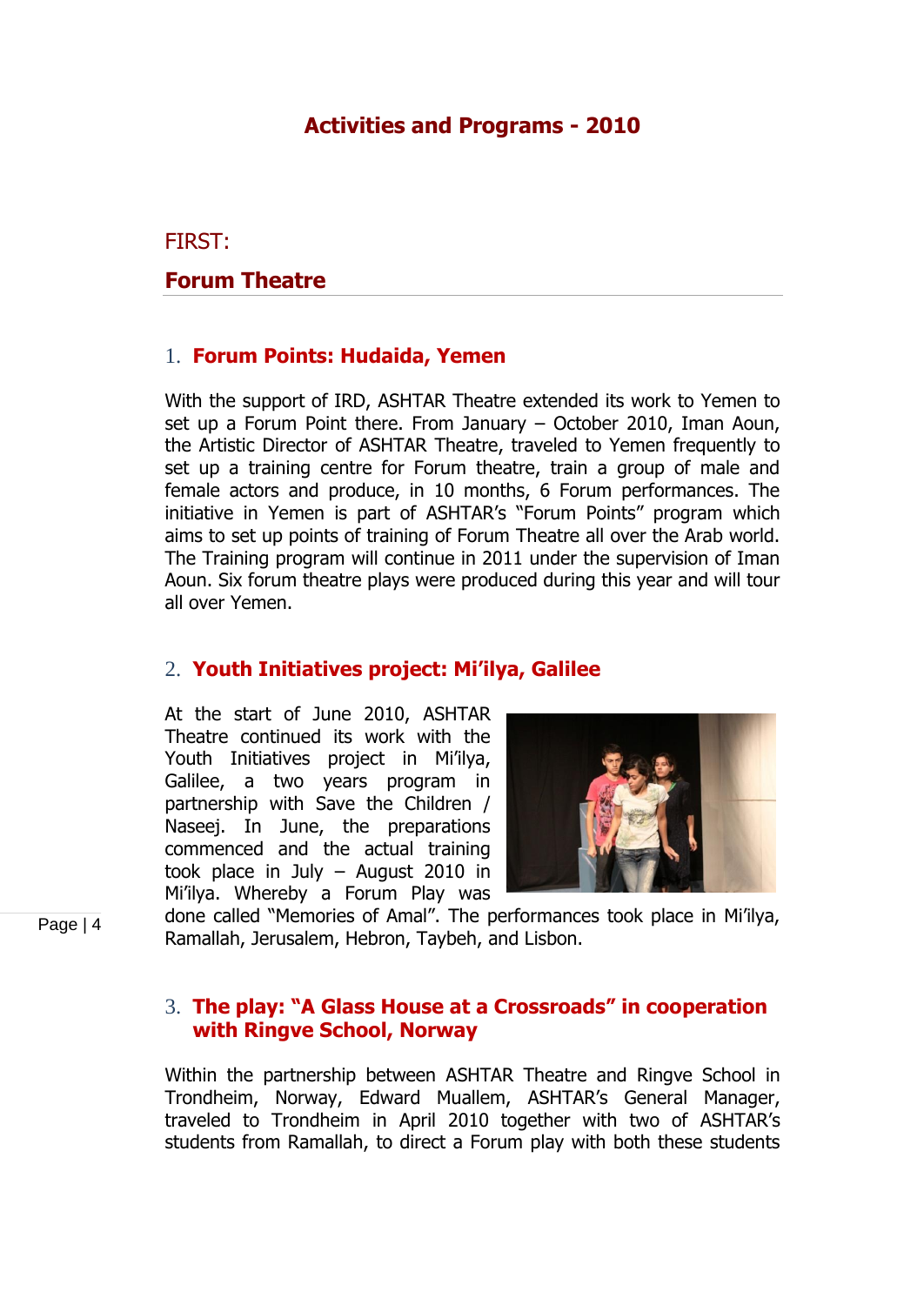and students from Ringve School. The play: "A Glass House at a Crossroads" comprised of two segments:

The first segment was about the phenomenon of divorce in Norway and its effect on children;

The second segment was about the checkpoints in Palestine and their effect on all areas of life.



The play was performed in Ringve School to an audience of parents and friends and was met with good success. It will participate in the third biennial International Theatre of the Oppressed Festival organized by ASHTAR Theatre in Palestine in March – April 2011.

#### 4. **Forum Training in Jerusalem**

ASHTAR put together a training program of 80 training hours for the group of trainees from Jerusalem and the surrounding areas, with 4 hours in each training session. A specialized trainer led the training from ASHTAR and a field coordinator coordinated all daily and logistical matters relating to per diem money (transport and food) for the trainees.

#### **Youth clubs took part in the training:**

- 1. Spaford Old city, Jerusalem
- 2. Abna" Al Quds boys club, Jerusalem
- 3. Anata- boys club, Jerusalem
- 4. Rafat boys club
- 5. Hezma girls club
- 6. Izariyyeh girls club
- 7. Beit "Our Tahta boys club
- 8. Beit "Our Tahta girls club
- 9. Al Ram boys club
- 10.Silwan boys club

Page | 5

#### **Achievements:**

- 1. Training and qualifying 9 male and female trainees in Jerusalem are and its surrounding after the withdrawal of two trainees during the training period because of their non-commitment to the program.
- 2. Under supervision of ASHTAR"s specialized trainer, each trainer produced a Forum theatre scene as a practical application, which was performed in front of the coordinators and friends in the various training locations. The theme of this scene was about drug"s addicts in Jerusalem and social problems that could lead to drug addiction.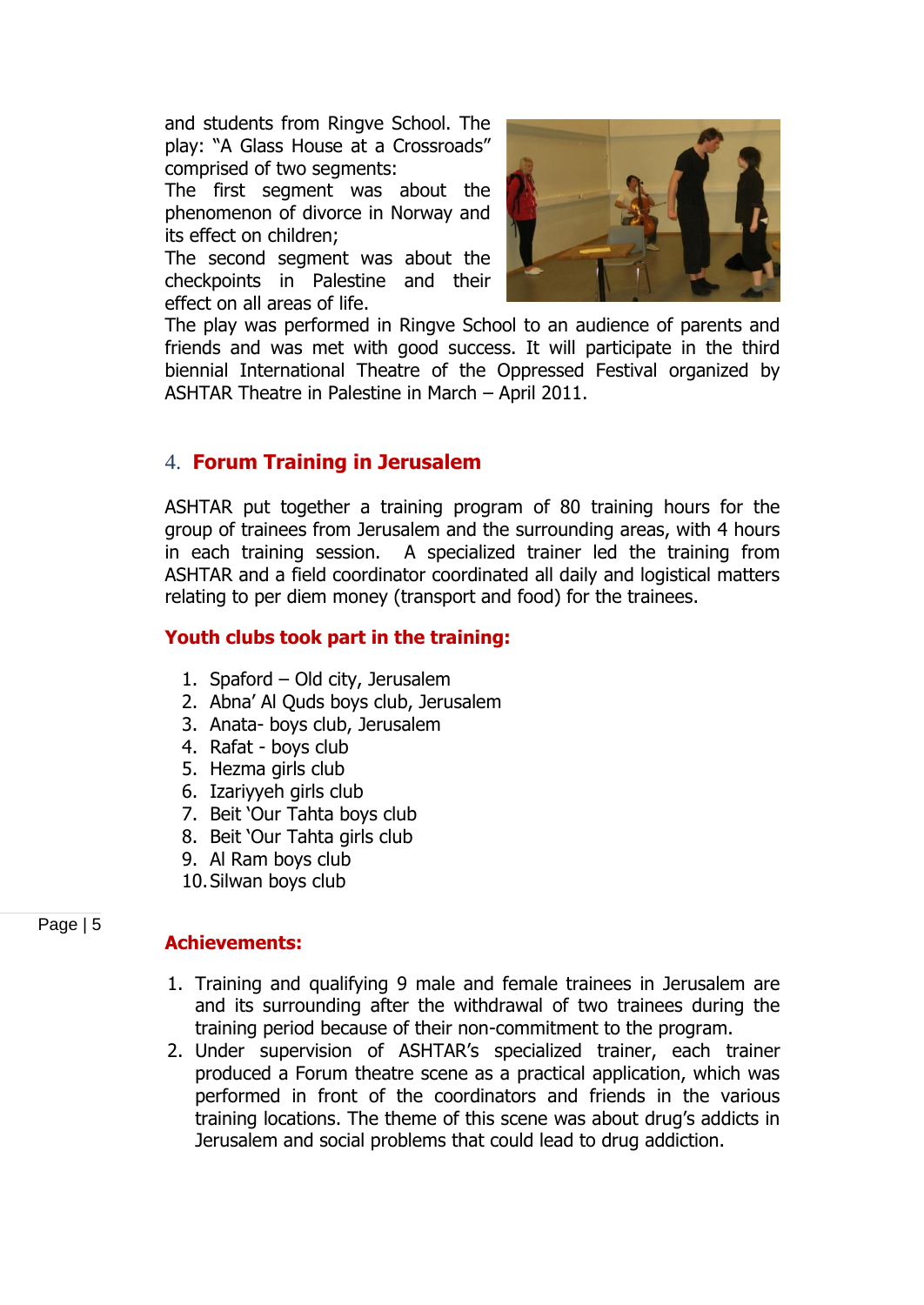- 3. The trainers were only 9 by the end of the training project, ASHTAR commissioned one of the trainees to lead two drama clubs in the old city; one in Spaford and the other at Abna Al-Quds Club.
- 4. Three of the trainees continue working on a forum theatre play with ASHTAR after the UNICEF



project has been achieved. This project encouraged them to proceed in drama and forum theater training independently as they realized the importance of using theatre as a tool to tackle social issues and raise awareness in their communities.

5. ASHTAR Theatre Manual in Forum Theatre and drama training were distributed freely to the trainees as reference books.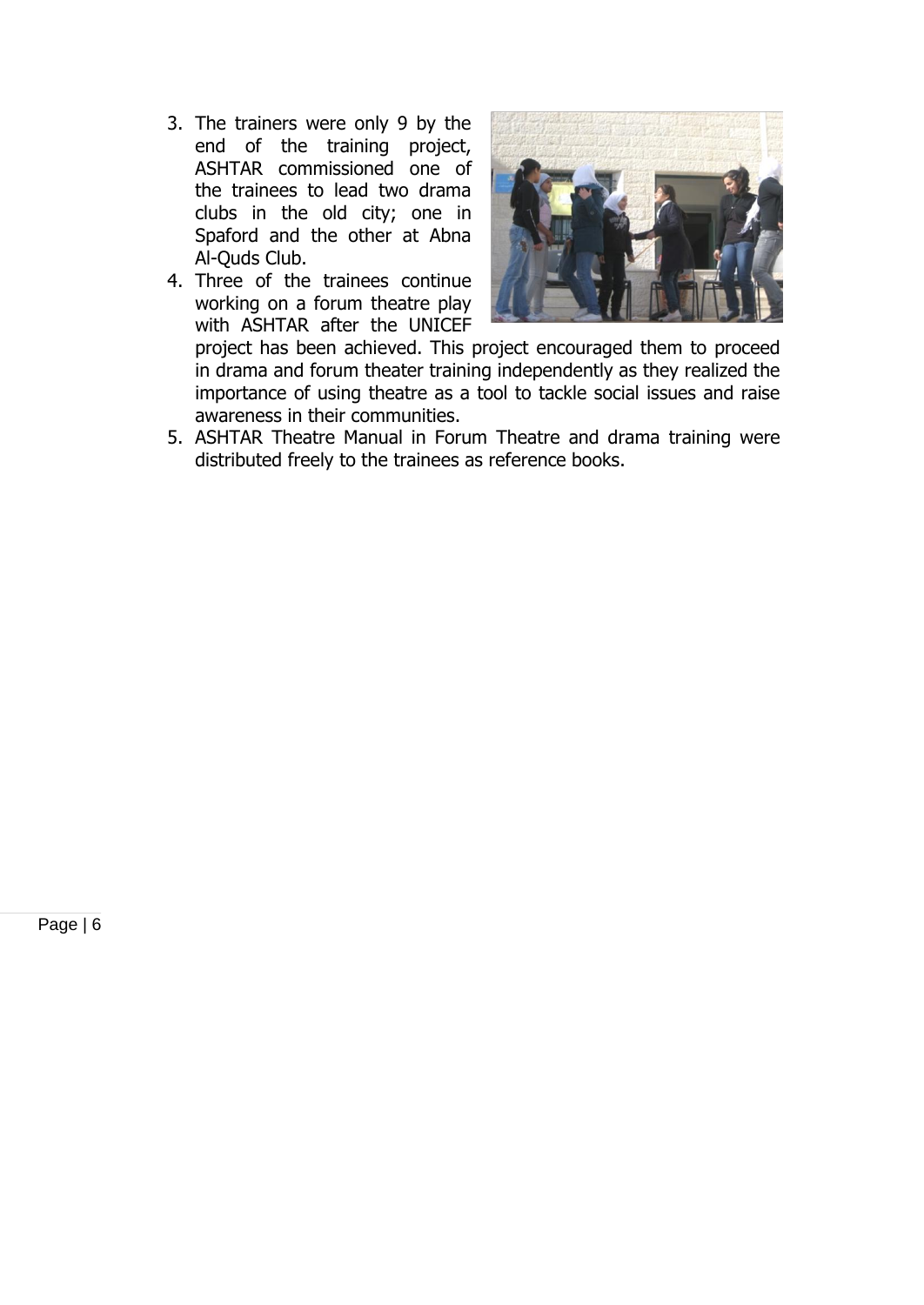## <span id="page-6-0"></span>**Experimental Theatre**

# 1. **The play "48 Minutes for Palestine" A new play of ASHTAR Theatre**

In the first quarter of 2010, ASHTAR Theatre produced its new play: "48 Minutes for Palestine", directed by Mojisola Adebayo from the U.K. The production was funded by the British Council in Palestine, and A.M. Qattan foundation in Ramallah. After the opening in Ramallah, Palestine in May 2010, the play toured locally in Palestine, with 11 shows in the West Bank, then internationally in Valencia, Spain and the IDEA conference in Belem, Brazil. The play was met very positively and enthusiastically everywhere that it toured, and ASHTAR Theatre plans to continue touring it at other international theatres and festivals.



"48 Minutes for Palestine" is a compelling new drama without words, told totally through physical action and original music, which explores the relationship between a man and a woman who do not co-exist on an equal basis. It explores inequality in gender relations and is an attempt to talk about historical events and contemporary issues, through images and without

words. The play will be published in a new drama anthology from Methuen under the title of "Theatre in Pieces: Experimental Theatre from 1968-2010."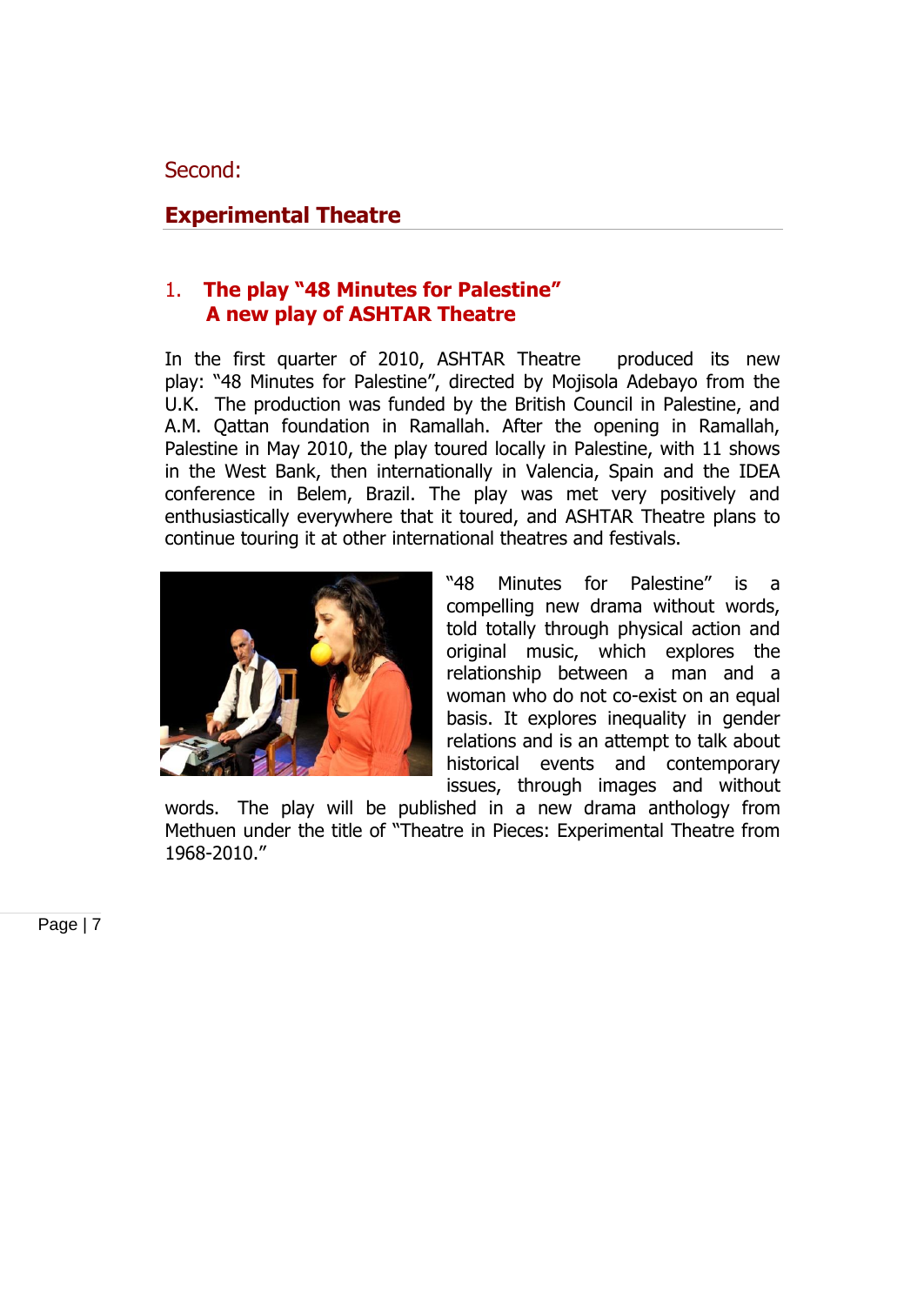<span id="page-7-0"></span>Third:

# **Drama Training**

#### 1. **"Gaza Mono-Logues" Project**

With the support of the Welfare Association, the Palestinian Authority EED, DED, the A.M. Qattan Centre for the Child in Gaza, and the Palestinian Association for Development and Reconstruction, ASHTAR Theatre carried out its biggest project of 2010: "The Gaza Mono-Logues". The project worked with 33 male and female youth in Gaza to express their feelings, hopes and dreams before, after, and during the war on Gaza in 2008-2009.

Due to the difficult and painful experiences that the youth had to explore, express and work with, Nael Sha"ath, a psychologist and counselor, worked with them throughout the duration of the project.

Thirty three monologues resulted from five months of daily training for the youth who were trained to use Theatre of the Oppressed Techniques, creative writing, and performing techniques.

On the 17th of October, Gaza was







the starting point; at ten in the morning the Gaza youth inaugurated the event by sending out their monologues into the sea in paper boats to the world. The event was fully and intensely covered by local and international media.

ASHTAR Theatre has partnered with 57 theatres in 36 countries around the world and performed the monologues by 1,500 youth on the 17th October 2010. Following the launching of the boats in Gaza, each partner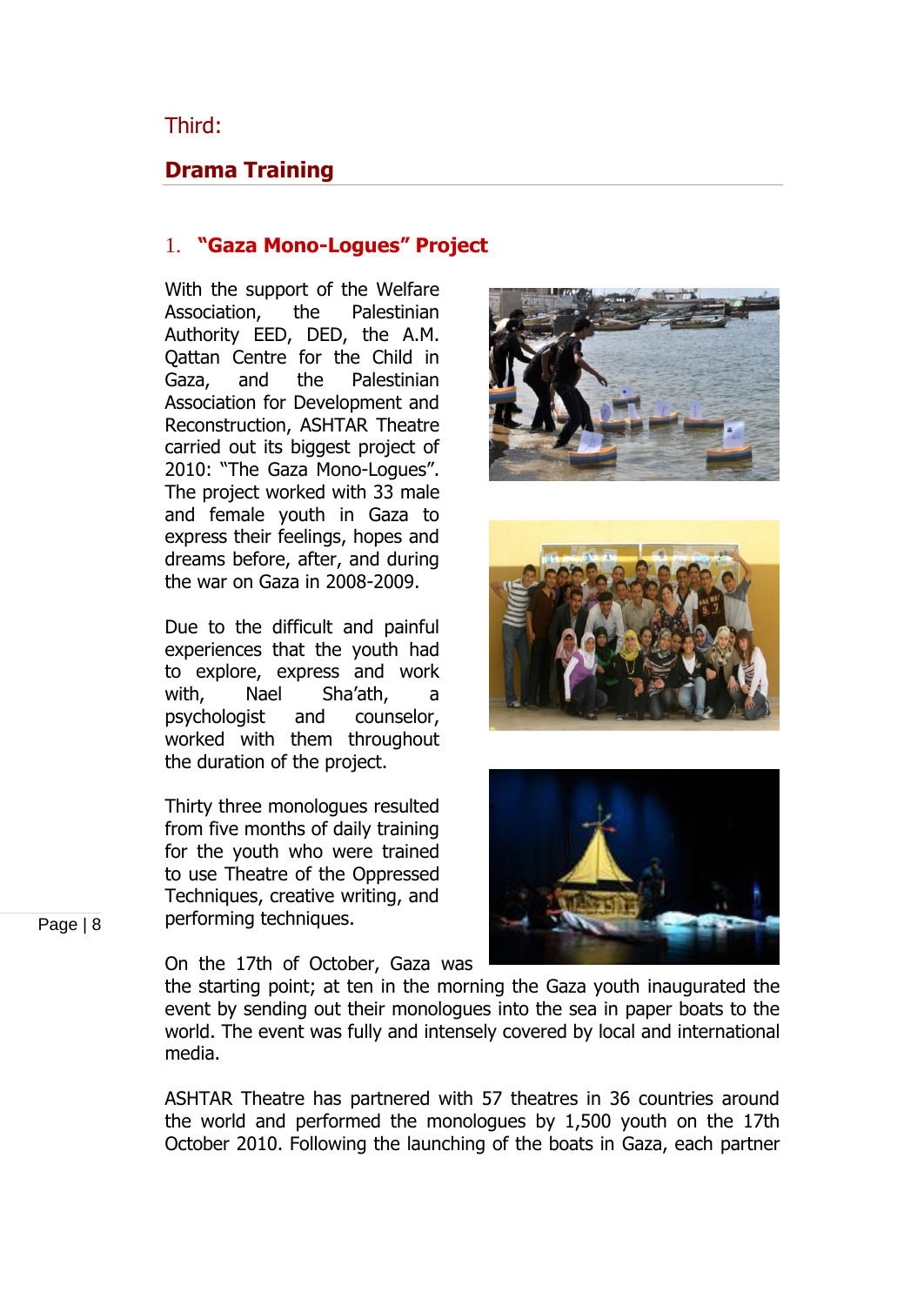started their own recitals, following international time zones until returning to Palestine where each Palestinian city had its own event.

After the grand opening of the 17th of October, the partners continued performing the monologues according to their schedules. The Gaza Mono-Logues were translated into 18 languages, and were printed in books in seven languages. The performances were documented around the world. A special



documentary film was also produced around the experience of the Monologues writers in Gaza.

In November, 22 partnering countries sent one youth each to New York to participate in the performance of the Monologues at the UN. The group gave three performances; one at La Mama Theatre in NYC. The other two took place at the United Nations, on the 29th of November the Day of



Solidarity with the Inalienable Rights of the Palestinian People in front of the General Assembly of the UNITED NATIONS.

For more information about the project, please see: **[www.thegazamonologues.com](http://www.thegazamonologues.com/).**

## 2. **"Drama Club" program at ASHTAR, Ramallah**

Page | 9

At the same time as the Drama Club was taking place in Gaza, it was taking place in Ramallah with support from the DED and the Welfare Association. 22 youth trainees worked on the Gaza Mono-Logues Project, in order to perform the monologues in Ramallah on the 17th of October 2010 to present the



monologues written by the Gaza youth group. ASHTAR's trainer, Mohammed Eid, worked with the youth from January – June 2010.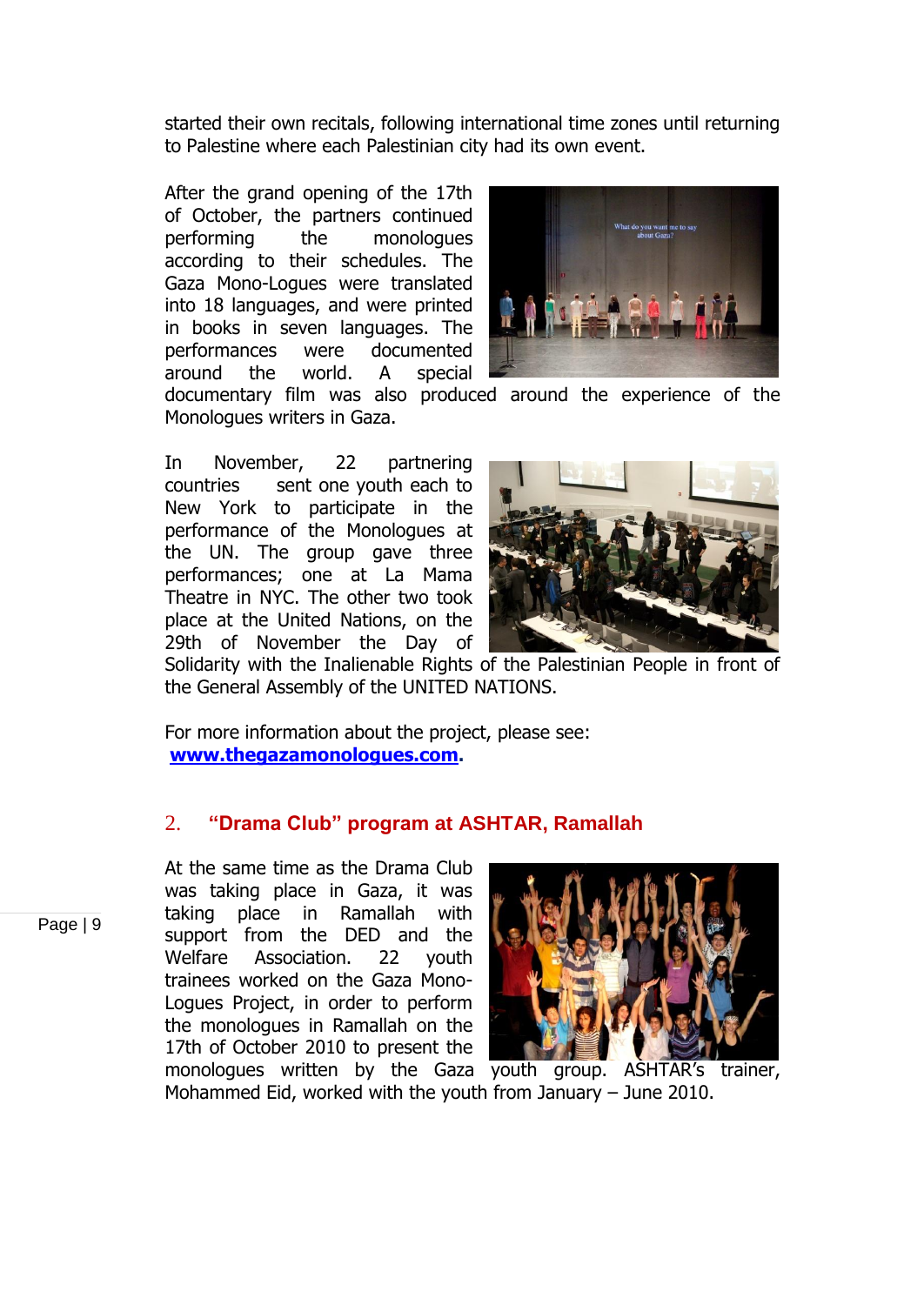<span id="page-9-0"></span>Forth:

## **Miscellaneous Activities**

#### 1. **ASHTAR Theatre takes part in the UNESCO Second World Conference on Arts Education in Seoul, Korea in May 2010**

Iman Aoun, ASHTAR's Artistic Director, traveled to Seoul, Korea in May 2010 to take part in the UNESCO Second World Conference on Arts Education. Iman was a panelist at the conference and presented her views on "the role of ASHTAR Theatre in creating a platform of debate within the Palestinian society, paving a way for change".

In January – February 2010, with the support of the Brazilian Embassy in Palestine, ASHTAR Theatre translated the book: "Legislative Theatre" by August Boal -developer of the theory of Theatre of the Oppressed- into Arabic. The book is made available to libraries, artistic centers, government and other relevant institutions throughout the Arab World by the Brazilian Embassies in the different countries.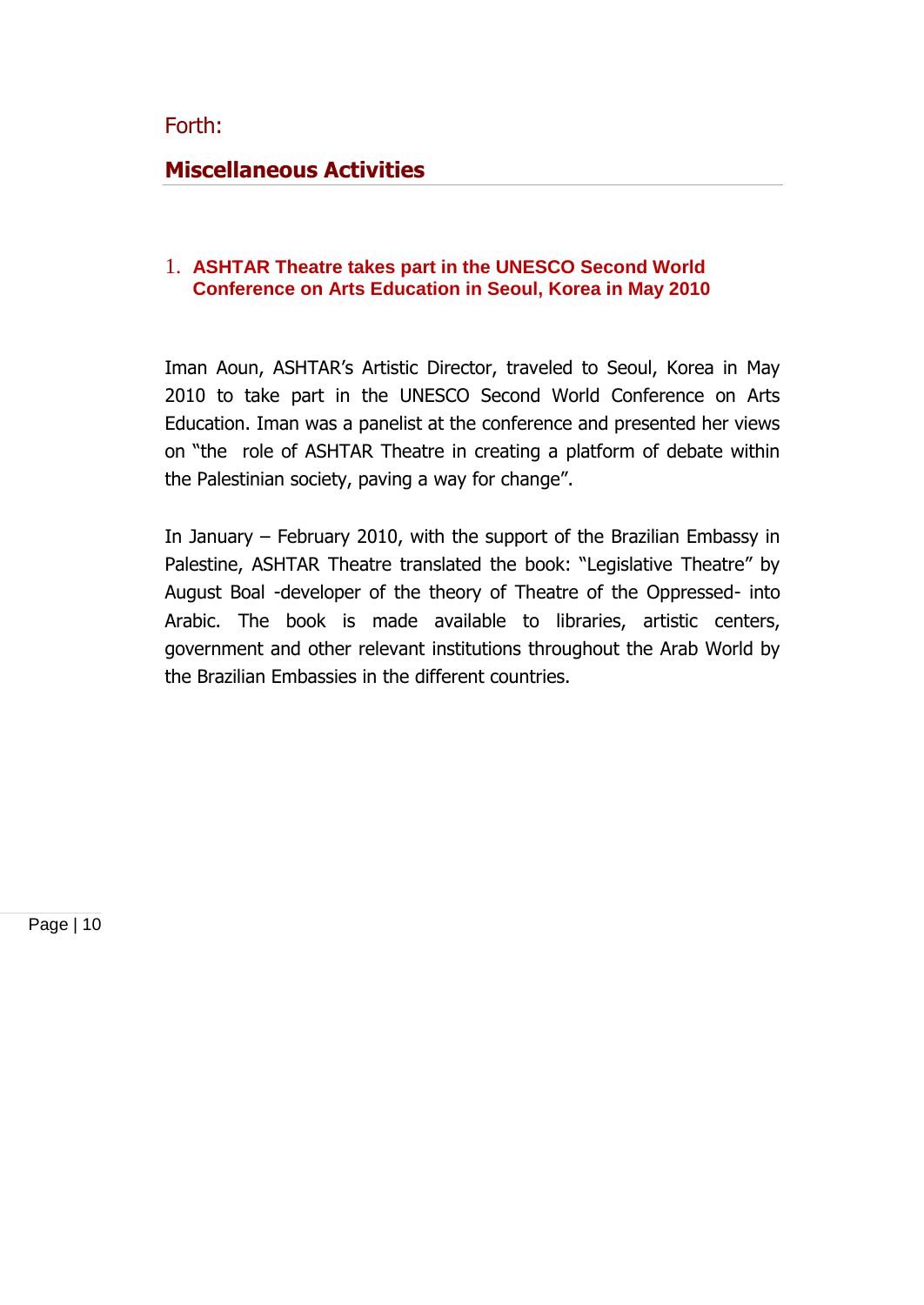#### Fifth:

# **ASHTAR's Main Donors in 2010**

- Evangelic Church EED-Germany
- Palestinian National Authority
- Welfare Association
- Representative of Brazil
- SIDA Sweden
- A.M. Qattan Foundation
- "Naseej" Save the Children
- The Palestinian Ministry of Culture
- UNICEF
- British Council
- Save the Children UK
- DED Germany
- Al Nasher Association
- Amerizian Printing Press
- Al Rimal Cyprus

#### Sixth:

#### **ASHTAR's Local Partners**

- Yes Theatre Hebron
- Al Hara Theatre Beit Jala
- Phoenix Centre Dheisheh Camp, Bethlehem
- Arruwad Center Aida Camp, Bethlehem
- Freedom Theatre Jenin
- Ou"youn Theatre Majdal Shams, Golan Heights
- Hanin Theatre Nazareth
- $\bullet$  Ahlam Theatre Mi'ilya
- Qattan Centre for Children Gaza
- PADAR Organization Gaza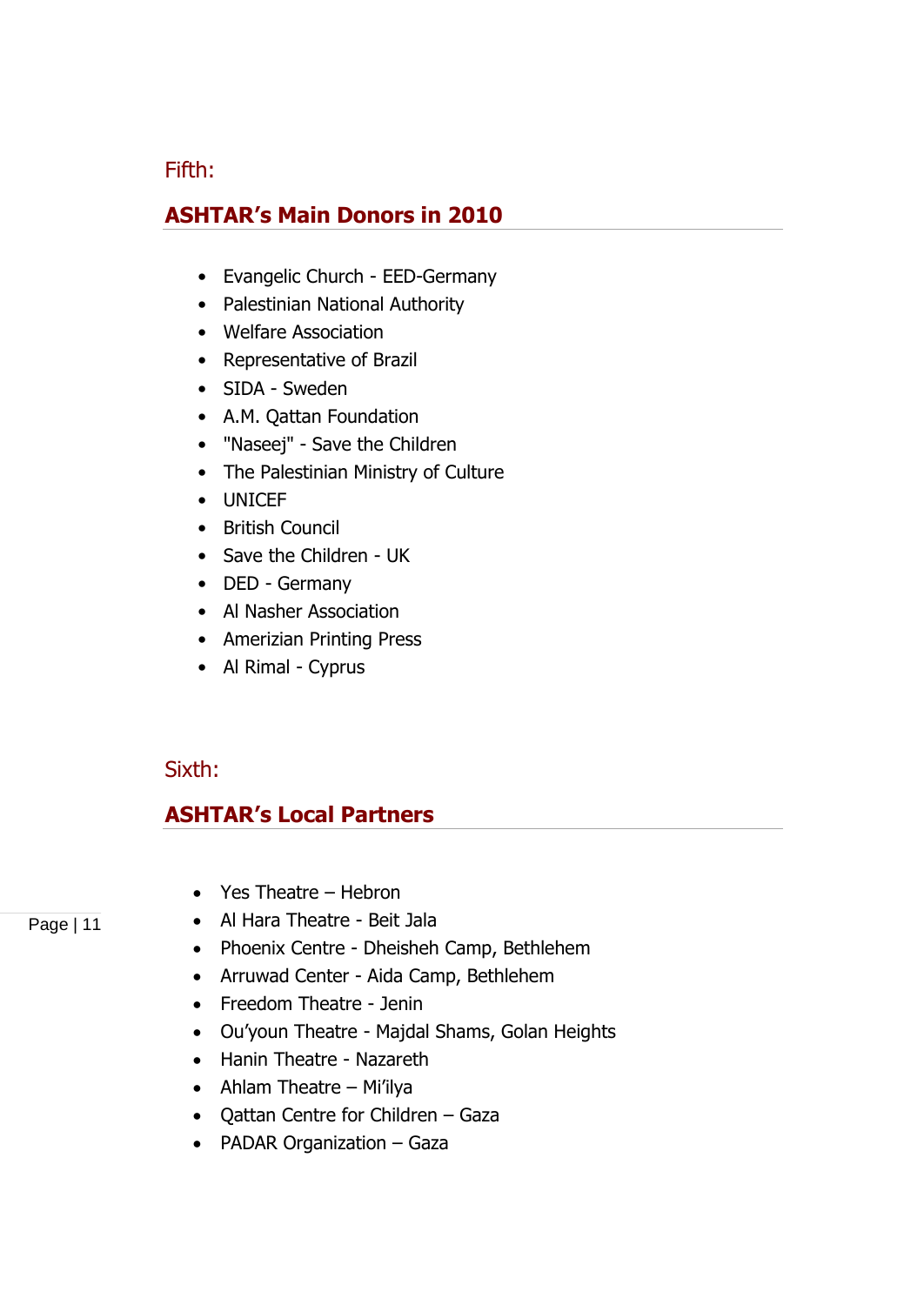#### Seventh:

# **ASHTAR's Programs in 2011**

- ASHTAR's artistic plan for 2011 includes the following programs and activities, pending the availability of funding for them:
- Organizing the Third Edition of Theatre of the Oppressed Festival in March.
- International tours of the play: "48 Minutes for Palestine" in South Africa, Sweden, and Finland.
- Touring with Gaza Mono-Logues locally and internationally (France, Poland, England, and Greece).
- Producing a book on the psychological impact of the Gaza Mono-Logues on the mental health of children.
- Production of three documentary films on DVDs. The first about the Gaza group, the second on the international groups, and the third on the experience of the international group and their performance at the UN quarters in New York, U.S.A.
- Directing a Forum play with "Yes" Theatre in Hebron, in order to take part as one of the performing groups in ASHTAR's Theatre of the Oppressed Festival in 2011.
- Producing 2 form plays, one with ASHTAR students, the second with ASHTAR professional acting team to be performed all over the West Bank.
- Producing a community forum play with Gaza group to be performed in Gaza strip.
- Producing 2 forum plays for TV.
- Training of UNRWA teachers in the West Bank on "Drama Teaching".
- Touring Forum Play "Sa"id Al Masou"d" in Sweden in October.